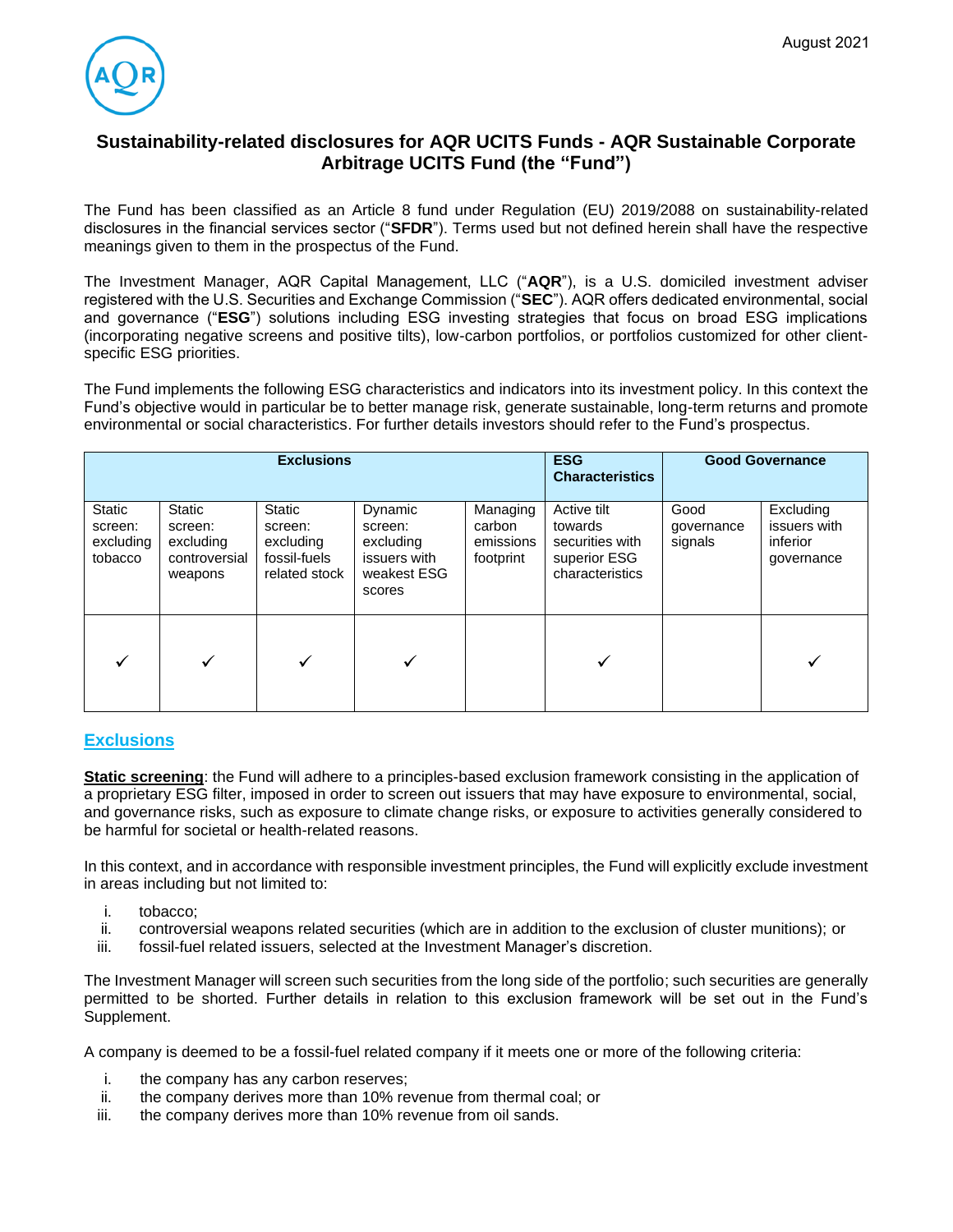**Dynamic screening**: the Investment Manager will screen to exclude approximately 10% of issuers with the weakest ESG scores in the given universe. ESG scores are designed to capture exposure to environmental, social, and governance risks, particularly those that have more potential to be financially relevant, or that may not be adequately managing such exposures in their underlying businesses. Examples of such risks may include climate change, demographic shifts, or anti-corruption.

## **ESG Characteristics**

**Active tilt towards securities with superior ESG characteristics**: the Investment Manager's stock selection process will actively tilt toward securities with superior ESG characteristics. This will involve targeting an improved ESG rating or overweighting securities with attractive ESG ratings relative to the Fund's reference investable universe.

The Fund's ESG characteristics shall be determined by ESG ratings data at the Investment Manager's discretion, with the aim of identifying the extent to which each company in the universe is exposed to, and how well it manages, a range of ESG issues. ESG issues taken into account include amongst others:

- Environmental: gas emissions, resource depletion, waste and pollution, deforestation, carbon footprint;
- Social: working conditions, relation to the local communities, health and safety, employee relations, diversity considerations;
- Governance: executive pay, bribery and corruption, political lobbying and donations, tax strategy.

ESG characteristics are generated using a combination of the Investment Manager's proprietary models, as well as third party models and data. Such models mainly take into account the ESG scoring as well as other metrics integrated in and applicable to the models of the target companies. Investors should note that assessment criteria may change over time or vary depending on the sector or industry in which the relevant issuer operates.

### **Good Governance**

**Excluding issuers with inferior governance**: the Investment Manager will restrict the Fund's universe to issuers whose businesses have more attractive governance characteristics. These characteristics include corporate governance of the issuer (such as shareholder structure, depth of shareholder dispersion, ownership history, board composition and independence, quality of management, financial communication, business ethics, compensation policies); issuers who have particularly weak governance relative to peers will not be allowed into the Funds' investment universe.

## **Monitoring and Controls**

ESG-related investment guidelines and constraints are incorporated directly and coded into the portfolio optimization process to prevent violations. Adherence to the ESG characteristics and indicators is monitored on a regular basis as part of the investment process and compliance controls of the Sub-Fund and by applying restrictions on the exclusion list.

### **Methodologies, Due Diligence and Data Sources**

AQR's underlying research is driven by proprietary data sets and unique sources of information, and provides a robust framework from which AQR builds portfolios that incorporate best ideas and implements them in a costeffective and logical manner. AQR holds ESG-related research to the same high standard as non-ESG related research.

ESG data sources used by AQR in live portfolios, to date, have included: